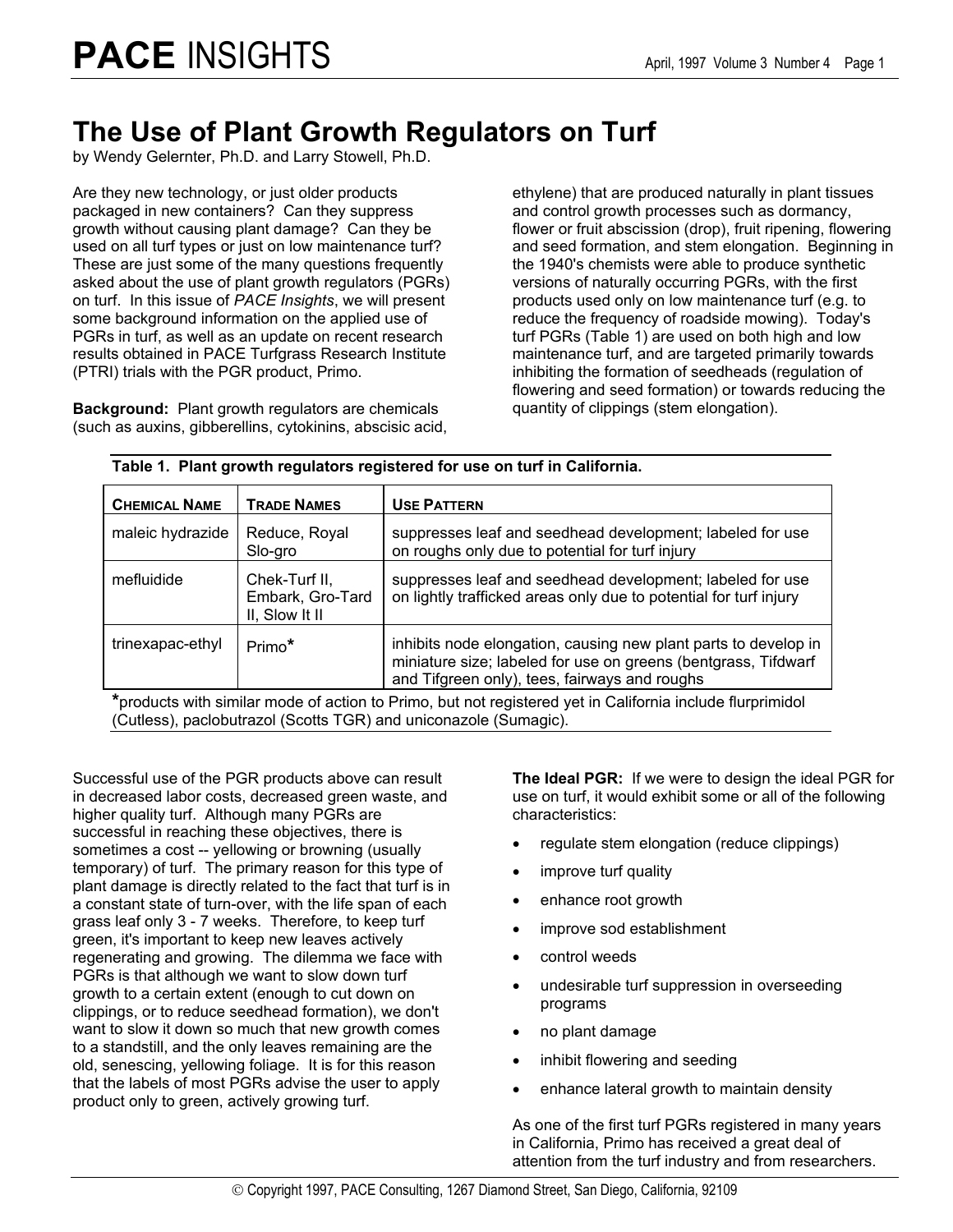# **PACE** INSIGHTS April, 1997 Volume 3 Number 4 Page 2

To determine how well Primo meets the characteristics of the "ideal PGR" outlined above, PTRI, with support from Novartis and the Hi-Lo Desert GCSA, and the superintendents listed below, has conducted field research over the past 3 years. This research (all of which was conducted on golf courses in replicated plot trials) is summarized below.

**Stem elongation and turf quality:** Trials conducted in 1995 and 1996 with Reed Yenny, superintendent Mesa Verde Country Club, evaluated the role of Primo in suppressing growth and improving quality of kikuyugrass fairways. Results showed that:

- at all rates tested  $(0.15 0.6)$  oz/1000 sq ft), turf treated with Primo Liquid was of higher quality and scalped less than non-treated turf (Figure 1)
- Primo Liquid applied at rates of 0.15 0.6 oz/1000 sq ft significantly reduced clippings (Figure 2). A rate of 0.5 oz/1000 sq ft applied every 4 weeks maintained clipping reduction levels at 50%
- some reversible discoloration of turf was observed during the first 2 weeks after application; however, the initial application of Primo appeared to "condition" turf, resulting in reduced negative impact from additional Primo applications

Figure 1. Effect of Primo treatments on kikuyugrass quality. Mesa Verde Country Club, Costa Mesa, CA.



Figure 2. Effect of Primo treatments on percent kikuyugrass clipping reduction. Mesa Verde Country Club, Costa Mesa, CA. June 4 - July 31, 1996.



**Improved sod establishment and enhanced root growth:** Trials conducted with Jeff Beardsley, superintendent at Big Canyon Country Club, evaluated the ability of Primo to improve establishment of Crenshaw bentgrass sod following harvest and transplant, as well as the effect of Primo on root growth. We found that a single application of Primo (0.2 oz/1000 sq ft) immediately before sod harvest promoted sod establishment by:

- decreasing vertical growth of the transplanted sod, and therefore allowing the superintendent to delay the first mow (Figure 3)
- preventing scalping at the first mow
- having no negative impact on root growth

Although Primo did not negatively impact root growth, it did not enhance root growth vs. the non-treated check. A second application of Primo was necesssary 3 - 4 weeks after sodding to maintain growth regulation.

Figure 3. Bentgrass clipping yields following sod establishment, Big Canyon Country Club, Newport Beach, CA. Primo was applied once (1X ;9/27/95) or twice (2X;9/27 and 10/26/95).



**Weed Control:** With the cooperation of superintendents Reed Yenny (Mesa Verde Country Club) and Karl Sellery (Ocean Hills Golf Course), the efficacy of Primo in combination with Turflon and MSMA was evaluated for kikuyugrass control. Conclusions from the trial were:

- combinations of Turflon plus MSMA (0.4 oz  $+$  1.5 oz/1000 sq ft), with or without the addition of Primo (0.3 oz/1000 sq ft), provided good control of kikuyugrass for up to 5 weeks; in other words, Primo did not enhance the control provided by Turflon plus MSMA (figure 4)
- a second application of herbicides was necessary to extend control beyond 5 weeks
- none of the treatments caused damage to either Bermudagrass or annual bluegrass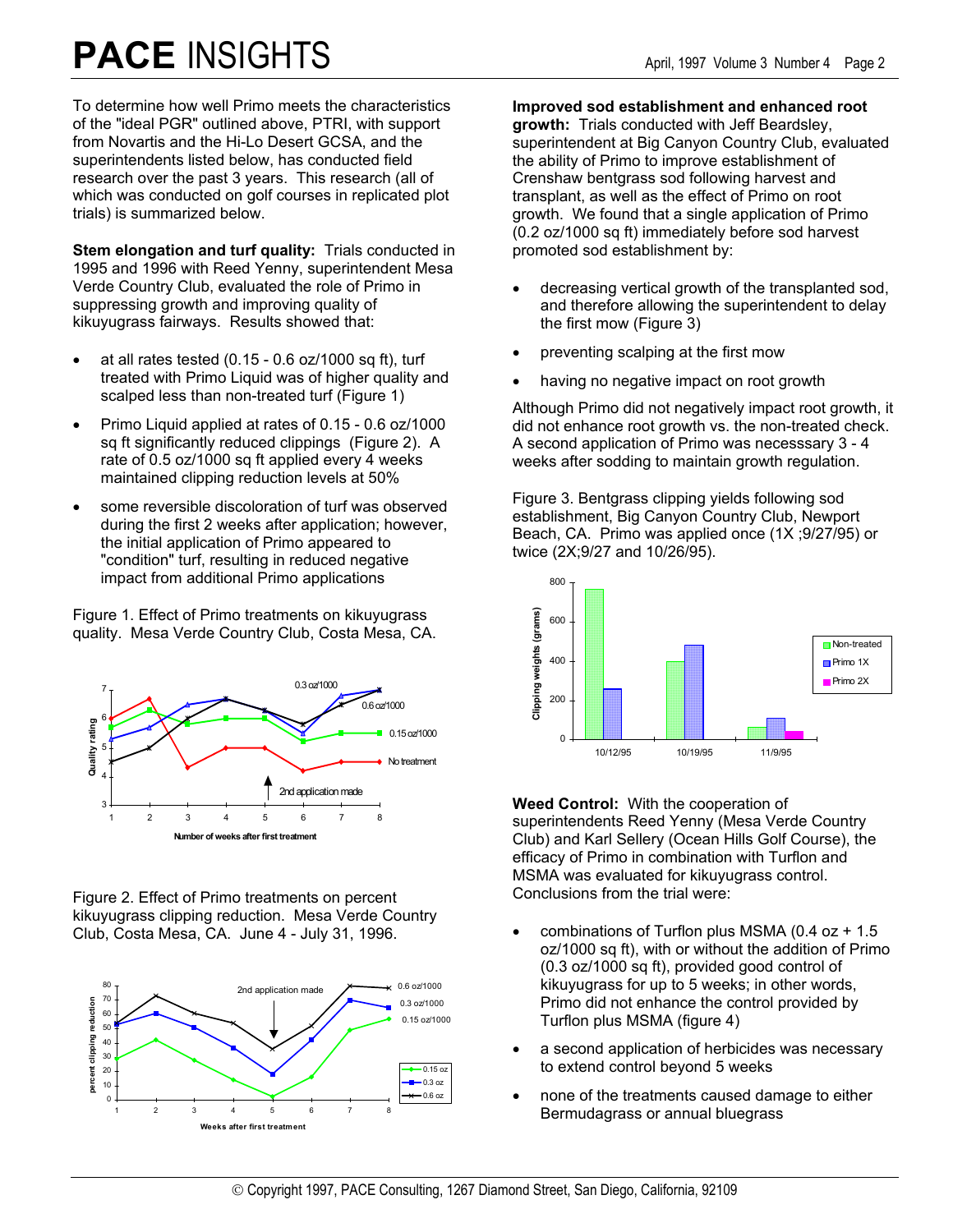# **PACE** INSIGHTS April, 1997 Volume 3 Number 4 Page 3

Figure 4. Effect of herbicide treatments on kikuyugrass control. Mesa Verde Country Club, Costa Mesa, CA. Applications were made 6/11/96 for plots with 1 application (1X) and on 6/11 and 7/10/96 for plots with 2 applications (2X). Treatments consisting of Turflon+MSMA+Primo are denoted as "w/Primo".



#### **Use in Overseeding Programs:** Trials were conducted to:

- 1. determine the role of Primo in converting poa greens to bentgrass greens (Mesa Verde Country Club, Reed Yenny, superintendent)
- 2. evaluate Primo rates and application timing for improved transition and turf quality on Bermudagrass fairways overseeded with ryegrass (Indian Wells Country Club, Tom Baty, superintendent)

Results indicated that:

- when applied (0.25 or  $0.5$  oz/1000 sq ft) on a predominantly poa green, Primo Liquid was unable to increase bentgrass establishment (figure 5); we haven't yet investigated, however, how Primo will perform on greens with lower initial poa infestations but it is possible that efficacy will be improved under these conditions
- when applied to Bermudagrass fairways in prior to Fall overseeding, the best quality turf resulted from two applications of Primo, the first application (0.5 -

1.0 oz/1000) made 2 weeks before overseeding, and the second application (0.5 - 0.75 oz/1000) made within 2 -5 days of the first mowing following overseeding. This trial will be completed in July, 1997 and therefore the results presented here are preliminary.

Figure 5. Number of bentgrass plants per five plugs of turf, after application of various chemical treatments, followed by bentgrass overseeding. Mesa Verde Country Club, 1995. Values followed by the same letter are not significantly different (Fisher's LSD, P<0.05).



Based on the results above, as well as on the scientific literature, we can now evaluate commonly used PGRs vs. the "ideal PGR" (see Table 2 on page 4).

To answer the questions posed at the beginning of this article, PGR products have improved significantly since their introduction in the 1940s, with newer products that are safer to use, and produce more consistent results. New uses for PGRs continue to be discovered, many of them by superintendents experimenting with products to meet their special needs. Let us know about your successes (and failures) so that we can add your experiences to our data base, and share it with other superintendents.